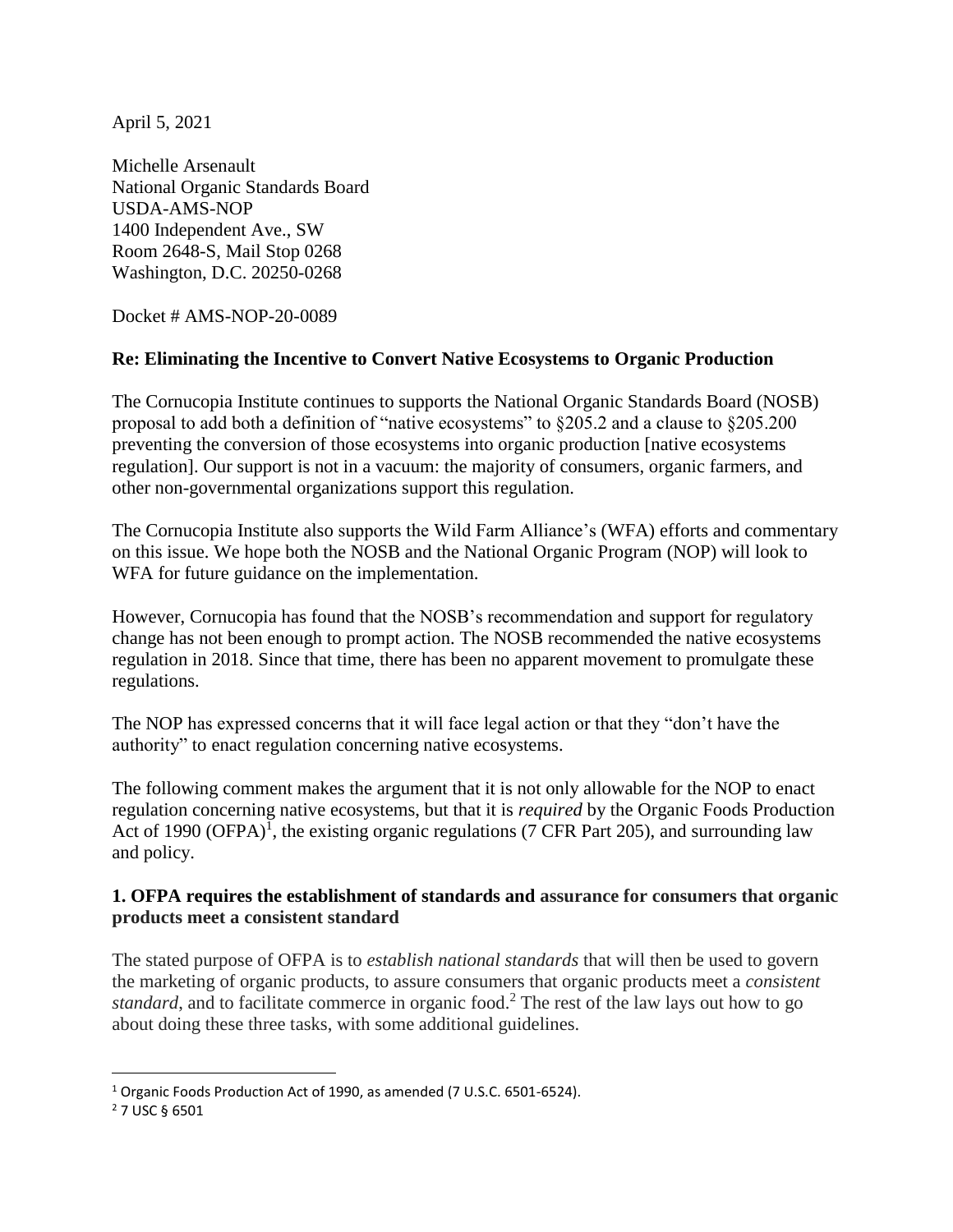Despite OFPA's stated purpose, in recent years the NOP has denied having authority to create regulations that fulfill these purposes.

The existing set of organic rules and regulations show that the incentive to convert native ecosystems was unintended because the incentive is incompatible with those existing standards. As discussed by the NOSB in their 2018 recommendation on native ecosystems.<sup>3</sup> OFPA and its surrounding law and policy include a clear bias toward protection of the natural resources present on an organic operation.

If the United States Department of Agriculture (USDA) fails to enact the native ecosystems regulation, they fail to establish uniform standards to govern marketing of organic products, and fail to assure consumers that organic products meet a consistent standard.

## *A. OFPA and surrounding legislative material are consistent with adding regulation to protect native ecosystems*

While OFPA doesn't use the term "native ecosystem" explicitly, the law and the surrounding regulatory materials do reference environmental protection and resource conservation throughout. The recommendation to eliminate the incentive to convert native ecosystems is consistent with the rest of the statute—and allowing organic farming to cause destruction of native ecosystems is incompatible.

First, OFPA requires that three members of the NOSB have "...expertise in areas of environmental protection and resource conservation" and that the NOSB as a whole "…advise the Secretary on any other aspects of the implementation of [OFPA]." <sup>4</sup> The NOSB has advised the NOP by recommending that regulations be updated to get rid of the unintended incentive to destroy native ecosystems.

OFPA's Preamble to the Final Rule establishing the NOP states: "[t]he use of 'conserve' [in the definition of organic production] establishes that the producer must initiate practices to support biodiversity and *avoid, to the extent practicable, any activities that would diminish it*. Compliance with the requirement to conserve biodiversity requires that a producer incorporate practices in his or her organic system plan that are *beneficial to biodiversity* on his or her operation" [emphasis added].<sup>5</sup> Since destruction of native ecosystems is universally bad for biodiversity, the activity of destroying native ecosystems is anathema to the base definition of "organic production."

Other areas of OFPA continue with a consistent theme of protecting the environment and conserving or improving the natural resources of an operation. For example, OFPA requires that wild crop harvesting "not be destructive to the environment." <sup>6</sup> Evaluation of a substance for the

 $\overline{a}$ <sup>3</sup> National Organic Standard Board. Formal recommendation: Eliminating the Incentive to Convert Native Ecosystems to Organic Production, 2018.

<https://www.ams.usda.gov/sites/default/files/media/CACSNativeEcosystems.pdf> <sup>4</sup> 7 USC § 6518

<sup>5</sup> 76 FR 80563

 $6$  7 USC § 6513(f)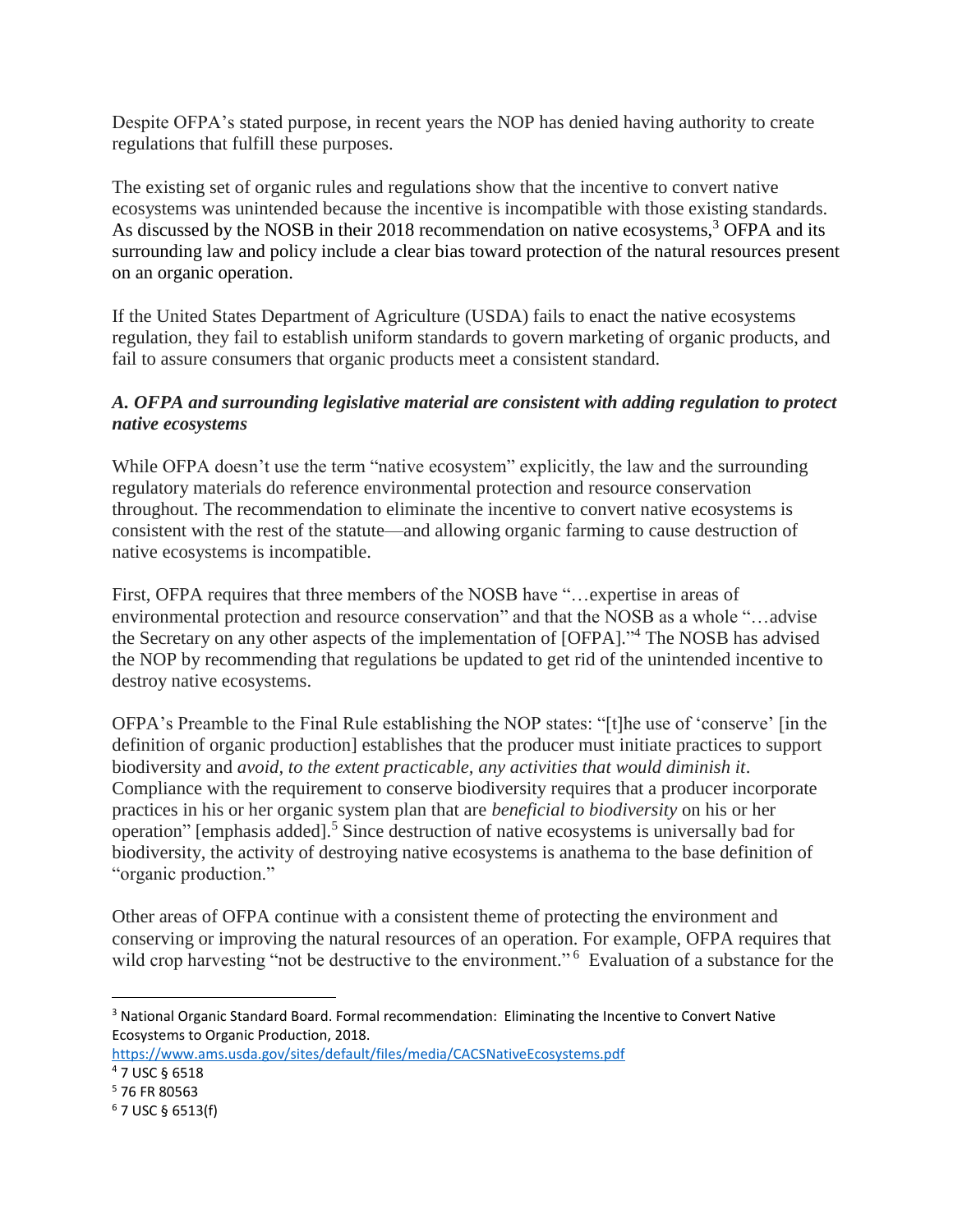National List also requires a determination that the substance would not be harmful to human health or the environment.<sup>7</sup>

## *B. The existing organic regulations and guidance are consistent with protecting native ecosystems*

When the NOP was established in 2001, they were tasked with "...facilitating domestic and international marketing of fresh and processed food that is organically produced and assure consumers that such products meet consistent, uniform standards."<sup>8</sup>

Consistent and uniform standards require that unintended consequences, misalignment, and "holes" in rulemaking be cured as soon as possible.

Allowing native ecosystems to be destroyed to produce organic products is a mistake when read in the context of the existing organic regulations and guidance. While, like OFPA, the organic regulations do not directly use the term "native ecosystems," they directly reference qualities and resources that concern native ecosystems throughout.

The definition of "organic production" in the regulations requires that the production system "…foster cycling of resources, promote ecological balance, and conserve biodiversity."<sup>9</sup> Organic producers *cannot* destroy a native ecosystems' character and still foster cycling of resources, promotion of ecological balance, and conservation of biodiversity. Even the most careful and considerate cropping systems cannot replicate the value (in terms of biodiversity and other ecological benefits) provided by native ecosystems.

The definition of "natural resources of the operation" in the regulations is "the physical, hydrological, and biological features of a production operation, including soil, water, wetlands, woodlands, and wildlife."<sup>10</sup> These natural resources must either be maintained or improved by organic producers. <sup>11</sup> Destroying native ecosystems on-farm decreases soil<sup>12</sup> and water quality and historically leads to concerns like erosion and contamination that are directly addressed in the soil fertility and crop nutrient management practice standard.<sup>13</sup> Eradicating wetlands and woodlands, which are types of native ecosystems, also harm wildlife.

The wild-crop harvesting practice standard also speaks to maintaining the natural environment. Wild crops must be harvested such that that activity "... will not be destructive to the

<sup>7</sup> See 7 USC § 6517

<sup>&</sup>lt;sup>8</sup> Summary of the Final Rule Establishing the National Organic Program National Organic Program. Docket Number: TMD–00–02–FR, Effective: February 20, 2001. https://www.ams.usda.gov/rules-regulations/establishing-nationalorganic-program

<sup>9</sup> 7 CFR § 205.2. Organic production. A production system that is managed in accordance with the Act and regulations in this part to respond to site-specific conditions by integrating cultural, biological, and mechanical practices that foster cycling of resources, promote ecological balance, and conserve biodiversity. <sup>10</sup> 7 CFR § 205.2.

<sup>11</sup> § 205.200

 $12$  "The producer must select and implement tillage and cultivation practices that maintain or improve the physical, chemical, and biological condition of soil and minimize soil erosion." 7 CFR § 205.203(a) <sup>13</sup> § 205.203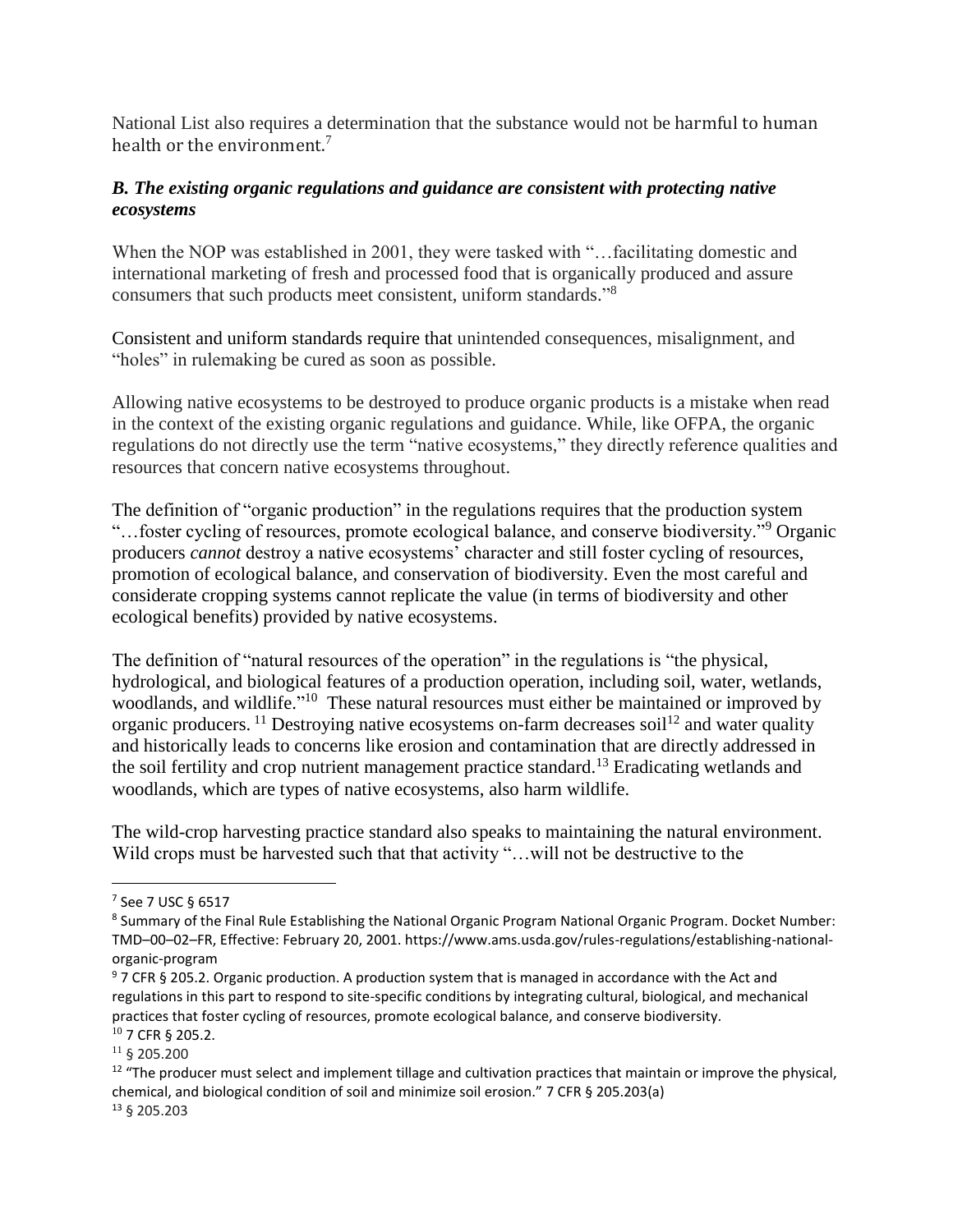environment and will sustain the growth and production of the wild crop."<sup>14</sup> (Note that wild harvest could still occur in native ecosystems.)

Finally, the NOP's Guidance on Natural Resources and Biodiversity clarifies the importance of conservation in organic systems, stating "*[t]he conservation of natural resources and biodiversity is a primary tenet of organic production*."<sup>15</sup> It also allows organic operations to count management of native ecosystems which provide benefits to their nearby certified lands as part of their compliance with the natural resources standard.

As laid out in WFA's native ecosystem guidance, toolkit, and discussion surrounding the native ecosystem regulation, some agricultural activities can still be performed without harming the characteristics of a native ecosystem (e.g., low intensity grazing). The language of the NOSB recommendation to eliminate the incentive to convert native ecosystems to organic farmland also accounts for these allowances as well.

# **2. OFPA requires that consumers are assured that organic products meet a consistent standard**

One of the stated purposes of OFPA is to assure consumers that organic products meet a *consistent standard*. <sup>16</sup> Consumers have a reasonable expectation of ecosystem preservation and land stewardship within the organic marketplace.

Messaging throughout the USDA's marketing of organic products and practices emphasizes the environmental benefits of organic production. Part of this marketing strategy is to frequently use the phrases "promote ecological balance" and "conserve biodiversity" on the website.<sup>17</sup> To then argue that removing the incentive to convert native ecosystems is somehow incompatible with OFPA goes against the established system and marketing already in place.

The conversion of native ecosystems destroys ecological balance and decreases biodiversity. Any reasonable consumer would expect that destruction of native ecosystems would *already be disallowed* under organic production systems.

The USDA's own Consumer Brochure from 2007 describes organic food as "…produced by farmers who emphasize the use of renewable resources and the conservation of soil and water to enhance environmental quality for future generations."<sup>18</sup> There is ample scientific evidence being shared with the NOP to show that the destruction of native ecosystems is unsustainable and is a

<sup>14</sup> § 205.207(b)

<sup>15</sup> NOP 5020 Guidance on Natural Resources and Biodiversity.

[https://www.ams.usda.gov/sites/default/files/media/NOP%205020%20Biodiversity%20Guidance%20Rev01%20%2](https://www.ams.usda.gov/sites/default/files/media/NOP%205020%20Biodiversity%20Guidance%20Rev01%20%28Final%29.pdf) [8Final%29.pdf](https://www.ams.usda.gov/sites/default/files/media/NOP%205020%20Biodiversity%20Guidance%20Rev01%20%28Final%29.pdf)

<sup>16</sup> 7 USC § 6501

 $17$  When searching the ams.usda.gov site for the phrases "conserve biodiversity" + "organic" in conjunction, there are 148 page results. When searching the ams.usda.gov site for the phrases "ecological balance" + "organic" in conjunction, there are 189 page results. These results show these phrases are used throughout the marketing of organic products and practices, and are familiar terms in the industry. Google search results, March 16, 2021. <sup>18</sup> "Organic Food Standards and Labels: The Facts." Accessed March 16, 2021.

<https://www.nal.usda.gov/afsic/organic-productionorganic-food-information-access-tools>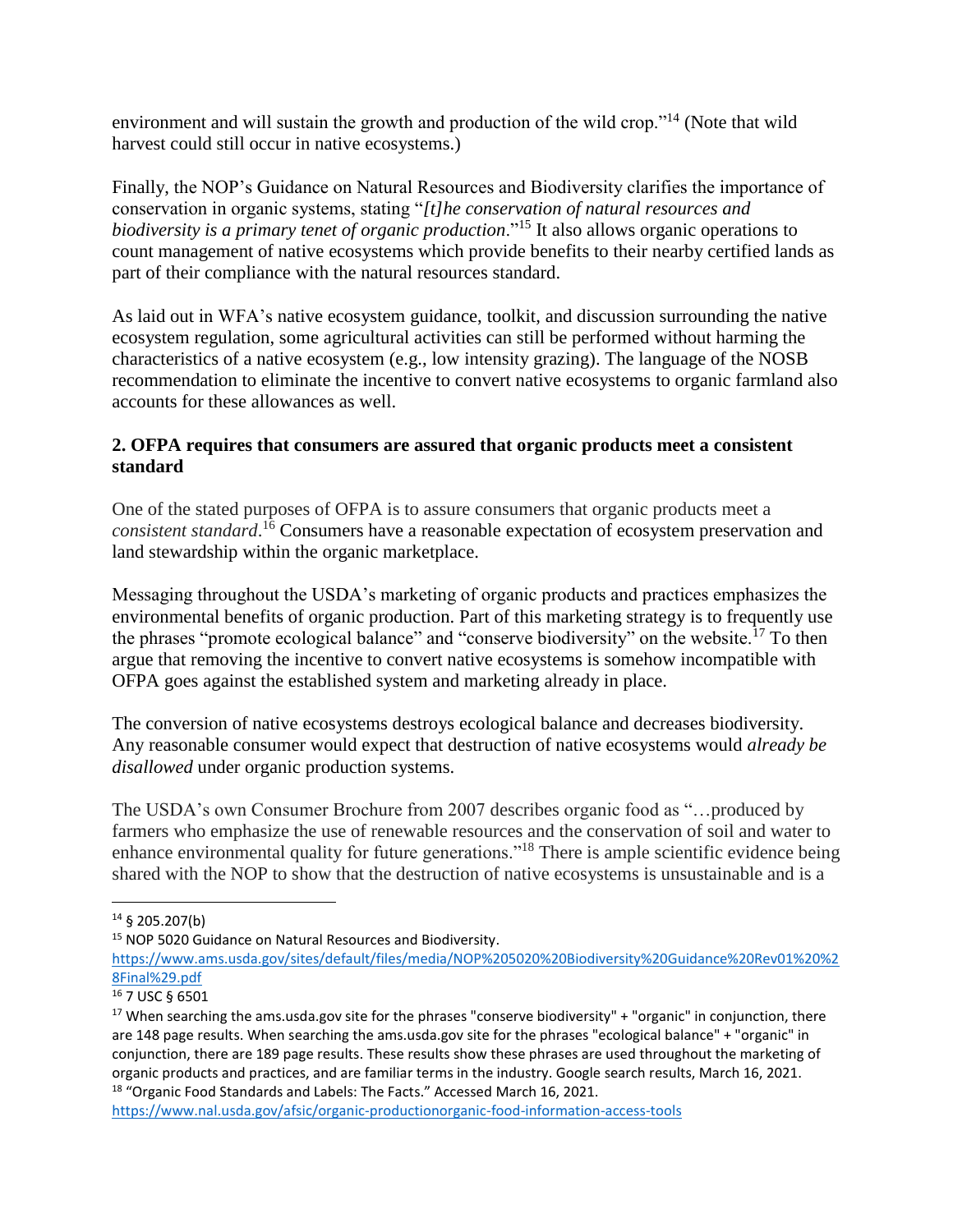serious contributor to global problems including climate change, mass extinction, pollinator loss, and food insecurity.

Climate change will worsen with the destruction of native ecosystems. Carbon is stored in woody plants, such as those found in forest and woodlands. It is stored in wetland vegetation, peats, and sediments that have built up, in some instances, over thousands of years. Carbon is also stored in soils. When a natural ecosystem is converted to cropland, 30 to 50 percent of soil carbon is lost to the atmosphere over a 50-year period.<sup>19</sup>

If consumers perceived that organic farming contributed to rainforest or tallgrass prairie destruction, it would likely cause deep harm to public trust in the organic label. If the NOP means to facilitate organic commerce, the program must meet the expectations established by their own marketing materials and the existing law and policy.

Given these marketing materials and language used throughout the law and policies in organic agriculture, allowing this perverse incentive to persist is equivalent to marketing fraud.

# **3. The USDA has the legal authority to enact native ecosystems regulations**

All federal agencies are granted broad powers to enact regulations. In the U.S., "enabling legislation" refers to a law by which Congress grants an entity which depends on it (for authorization or legitimacy) the power to take certain actions. OFPA is a classic example of enabling legislation.

## *A. Case law stands for agency authority*

The Supreme Court case *Chevron U.S.A., Inc. v. Natural Resources Defense Council, Inc*. <sup>20</sup> led to the principle of "Chevron deference" in administrative law. Chevron deference is a legal principle that compels federal courts to defer to a federal agency's interpretation of an ambiguous or unclear statute that Congress delegated to the agency to administer. In later cases, the Supreme Court narrowed the scope of Chevron deference.<sup>21</sup> The limitations imposed were that only the agency interpretations reached through formal proceedings, including notice-andcomment rulemaking, qualify for Chevron deference.

That case law in general shows that courts are incredibly deferential to agencies when they are operating within their purview. It is well within the authority of the NOP to create regulation to protect native ecosystems from being destroyed by a producer.

# *B. Authority for looking back in time*

 $\overline{a}$ 

Some have argued that the reach of the organic label cannot extend to activities concerning the natural resources that existed *before* the farm was established. However, the organic marketplace

<sup>&</sup>lt;sup>19</sup> National Sustainable Agriculture Coalition. 2019. "Agriculture and Climate Change: Policy Imperatives and Opportunities to Help Producers Meet the Challenge." Washington D.C.

<sup>20</sup> *[Chevron U.S.A., Inc. v. Natural Resources Defense Council, Inc](https://www.law.cornell.edu/supremecourt/text/467/837)*., 467 U.S. 837 (1984).

<sup>21</sup> Skidmore deference developed from the 2000 U.S. Supreme Court case *Christensen v. Harris County* and named for the 1944 U.S. Supreme Court decision in *Skidmore v. Swift & Co. See*  [https://ballotpedia.org/Skidmore\\_deference](https://ballotpedia.org/Skidmore_deference)